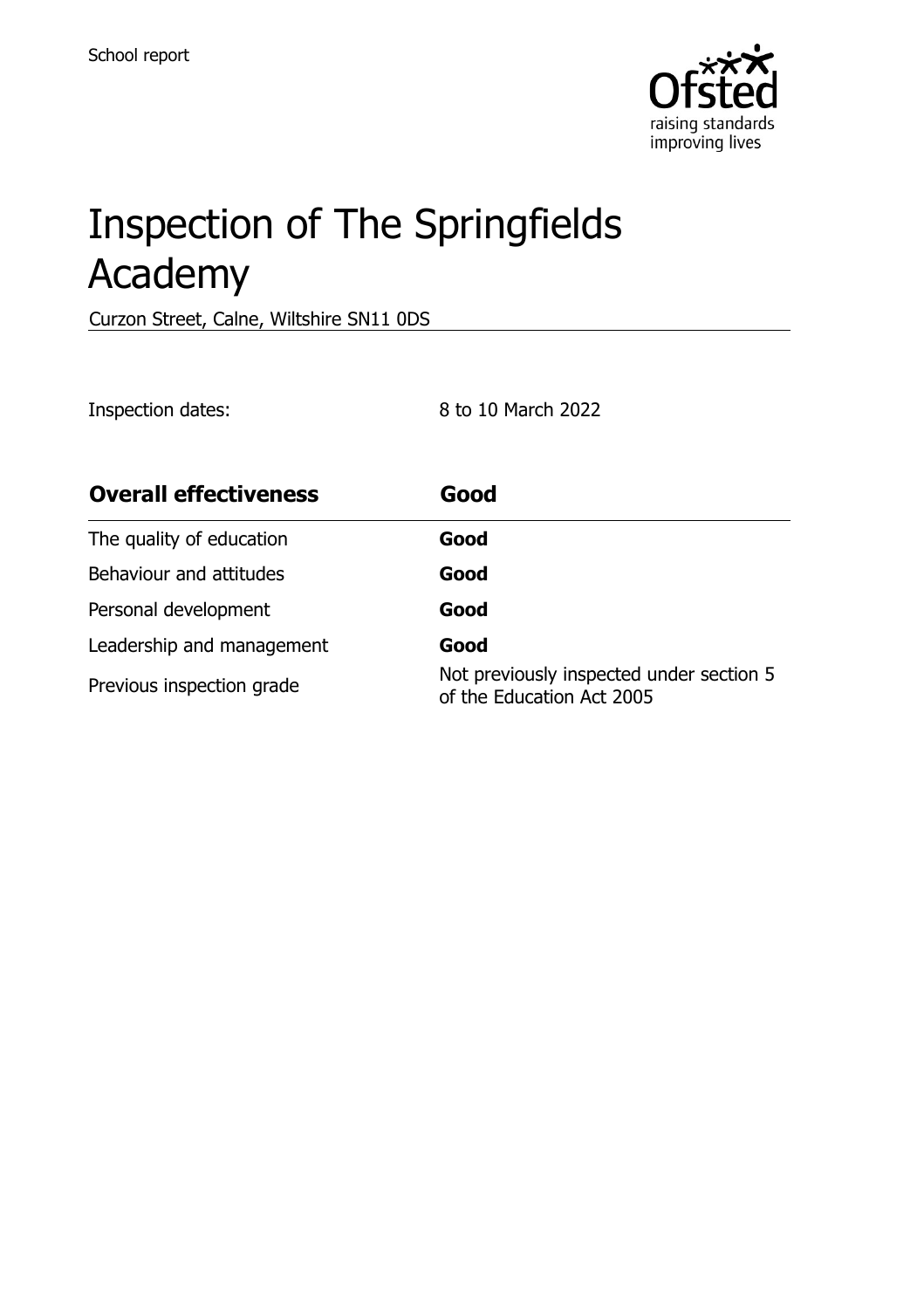

# **What is it like to attend this school?**

All pupils have special educational needs and/or disabilities (SEND), and staff understand these needs extremely well. Staff also understand how these needs relate to each unique pupil's interests and ambitions. As a result, pupils are successfully helped to attain the school's stated goal of living 'safe and independent lives'. Pupils are happy at the school and attend well. Nonetheless, there are aspects of the educational curriculum that pupils follow that are not rigorous enough.

Pupils behave well, and staff know how to help them to do this. The number of occasions where pupils are held has reduced significantly over time. The school has clear systems to enable pupils to raise concerns about bullying. Pupils say that staff usually deal with any bullying well but that, on occasions, staff do not always get to the root of the problem.

Pupils experience a wide range of therapy appropriate to their needs. Therapy is threaded through pupils' timetables and is seen as integral to their educational success. For example, the use of animal therapy has led to an increased interest from pupils in following an animal care curriculum pathway. Leaders have listened and made this happen.

#### **What does the school do well and what does it need to do better?**

Leaders, governors and trustees have a clear, shared vision of securing positive outcomes for all pupils. Staff share this moral purpose. They know their pupils extremely well and use this knowledge to think carefully about each pupil's individual curriculum. Where the curriculum is working well, there is a clear link between what leaders want pupils to learn, how this knowledge will be taught and how pupils' learning is assessed. As a result, pupils learn well, deepening their knowledge over time. This can be seen in the mathematics and science curriculums.

In some areas of the curriculum, while a lot of thought has gone into how knowledge will be taught, similar attention has not been given to precisely what will be taught. This can also mean that teaching activities are not well chosen. Therefore, pupils do not deepen their knowledge over time. This is the case, for example, in some aspects of the school's programme of learning outside the classroom.

Leaders rightly place a strong emphasis on ensuring all pupils learn to read well. For those pupils who need it, a phonics programme is in place. This is supplemented by speech and language therapy where appropriate. Pupils read every day. Teachers tackle some pupils' reluctance to engage with the written word skilfully. The priority given to reading is shared by all staff. This includes the support staff, many of whom listen to children read as part of the reading programme. However, leaders know that there are some inconsistencies in the implementation of the phonics programme and are taking steps to address these.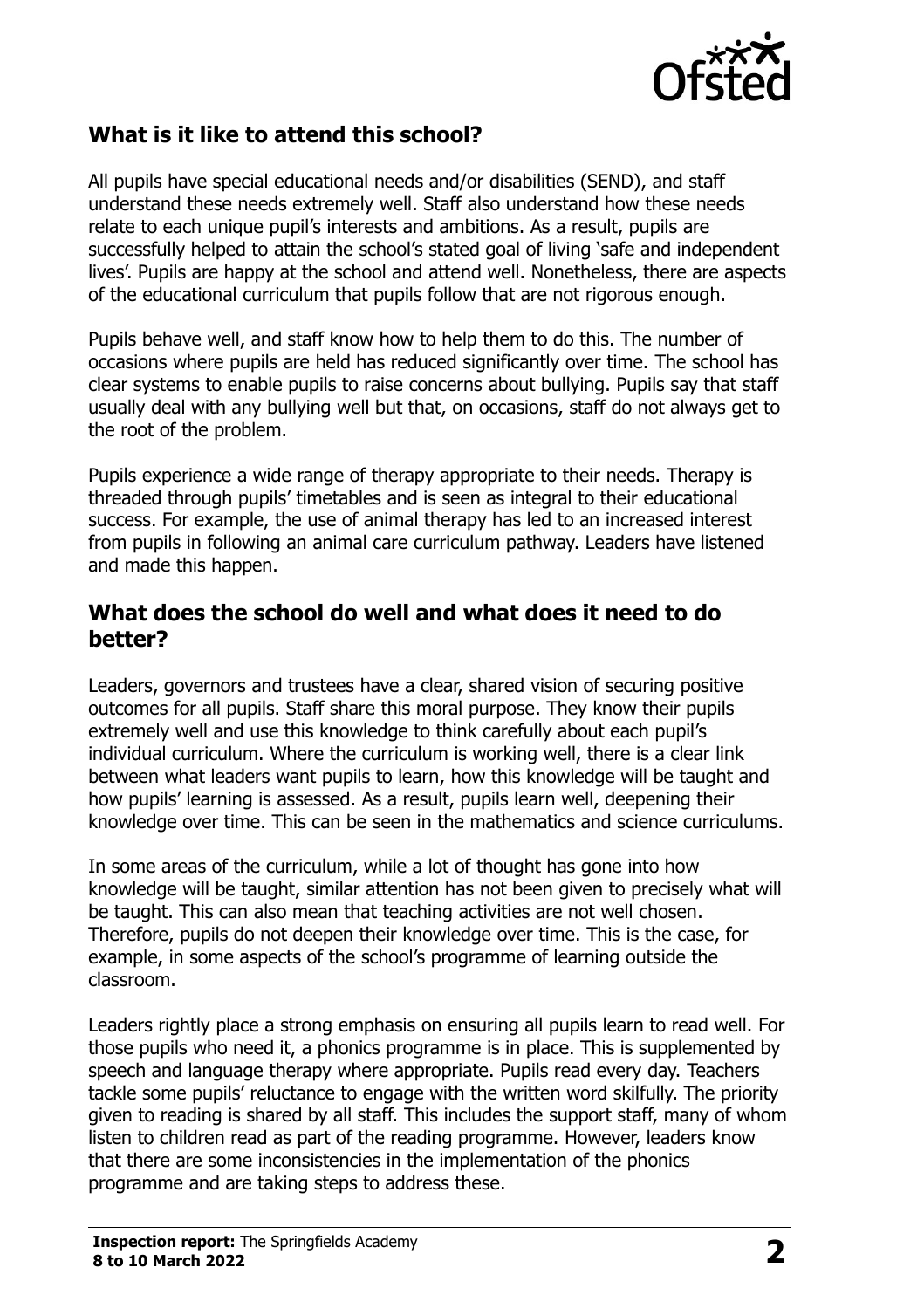

Leaders have developed an effective careers programme. They use work experience well, within the limits set by the COVID-19 pandemic. Virtually all pupils go on to sustained education, employment or training. The school meets the requirements of the Baker Clause, which requires schools to provide pupils in Years 8 to 13 with information about approved technical education qualifications and apprenticeships.

Leaders, governors and trustees have successfully managed a significant transition in the school's provision. In the past, the pupils' most common area of need was social, emotional and mental health difficulties. The vast majority of pupils now have communication and interaction needs, including a diagnosis of autism spectrum disorder (ASD). At the same time, leaders have brought about a change of culture in the way pupils' behaviour is managed. This has led to a significant reduction in the need to hold pupils.

Local governors have a clear understanding of their role. They see themselves as 'the eyes and ears of the trust on the ground'. Trustees have well-established procedures to secure accountability across all levels of leadership. Leaders, trustees and governors know the school's provision well, but there is a tendency to be overoptimistic about the quality of the education it provides.

# **Safeguarding**

The arrangements for safeguarding are effective.

Leaders have developed a secure culture of safeguarding. Staff have a welldeveloped understanding of safeguarding in a school where virtually all pupils have ASD. They are keenly aware of the particular risks faced by pupils with ASD, such as vulnerability to grooming or radicalisation, especially when online. The required preemployment checks for prospective staff are recorded efficiently. In a couple of areas, such as reference verification and the recording of manual holds, recordkeeping could be sharper, but this does not undermine the effective safeguarding culture that is clearly present in the school.

# **What does the school need to do to improve?**

#### **(Information for the school and appropriate authority)**

 $\blacksquare$  In some areas, rigour and clarity of curriculum thinking are not as evident as they are in others. This can mean that teaching is not based securely enough on what pupils need to know and remember in the long term and how this builds on an accurate assessment of their needs. It can also lead to teaching activities that are not appropriate for the intended curriculum outcome. In these parts of the curriculum, leaders must ensure that they are clear about what they want pupils to learn over time and that teaching activities support the achievement of these curriculum goals.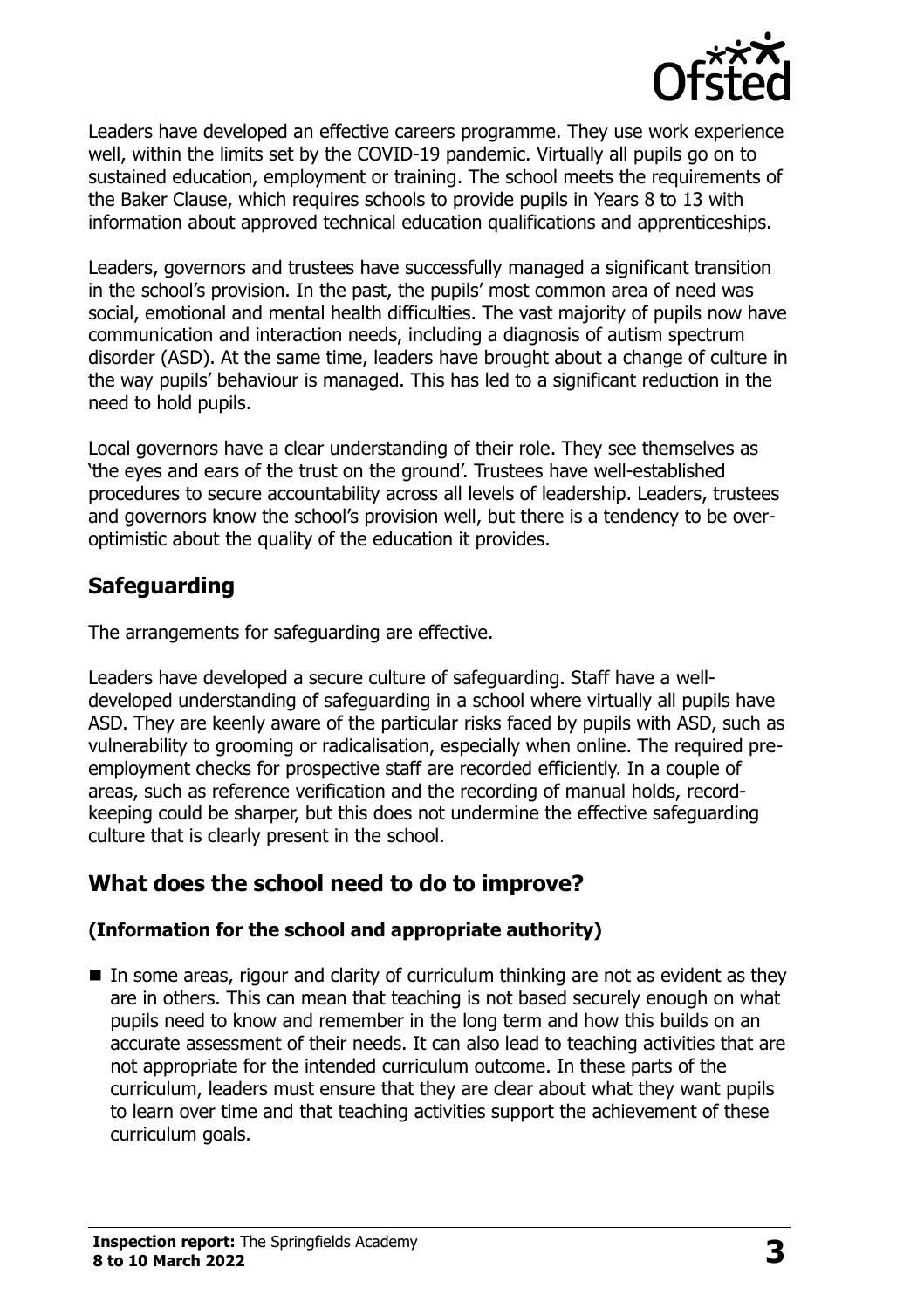

### **How can I feed back my views?**

You can use [Ofsted Parent View](http://parentview.ofsted.gov.uk/) to give Ofsted your opinion on your child's school, or to find out what other parents and carers think. We use information from Ofsted Parent View when deciding which schools to inspect, when to inspect them and as part of their inspection.

The Department for Education has further [guidance](http://www.gov.uk/complain-about-school) on how to complain about a school.

If you are the school and you are not happy with the inspection or the report, you can [complain to Ofsted.](http://www.gov.uk/complain-ofsted-report)

#### **Further information**

You can search for [published performance information](http://www.compare-school-performance.service.gov.uk/) about the school.

In the report, '[disadvantaged pupils](http://www.gov.uk/guidance/pupil-premium-information-for-schools-and-alternative-provision-settings)' refers to those pupils who attract government pupil premium funding: pupils claiming free school meals at any point in the last six years and pupils in care or who left care through adoption or another formal route.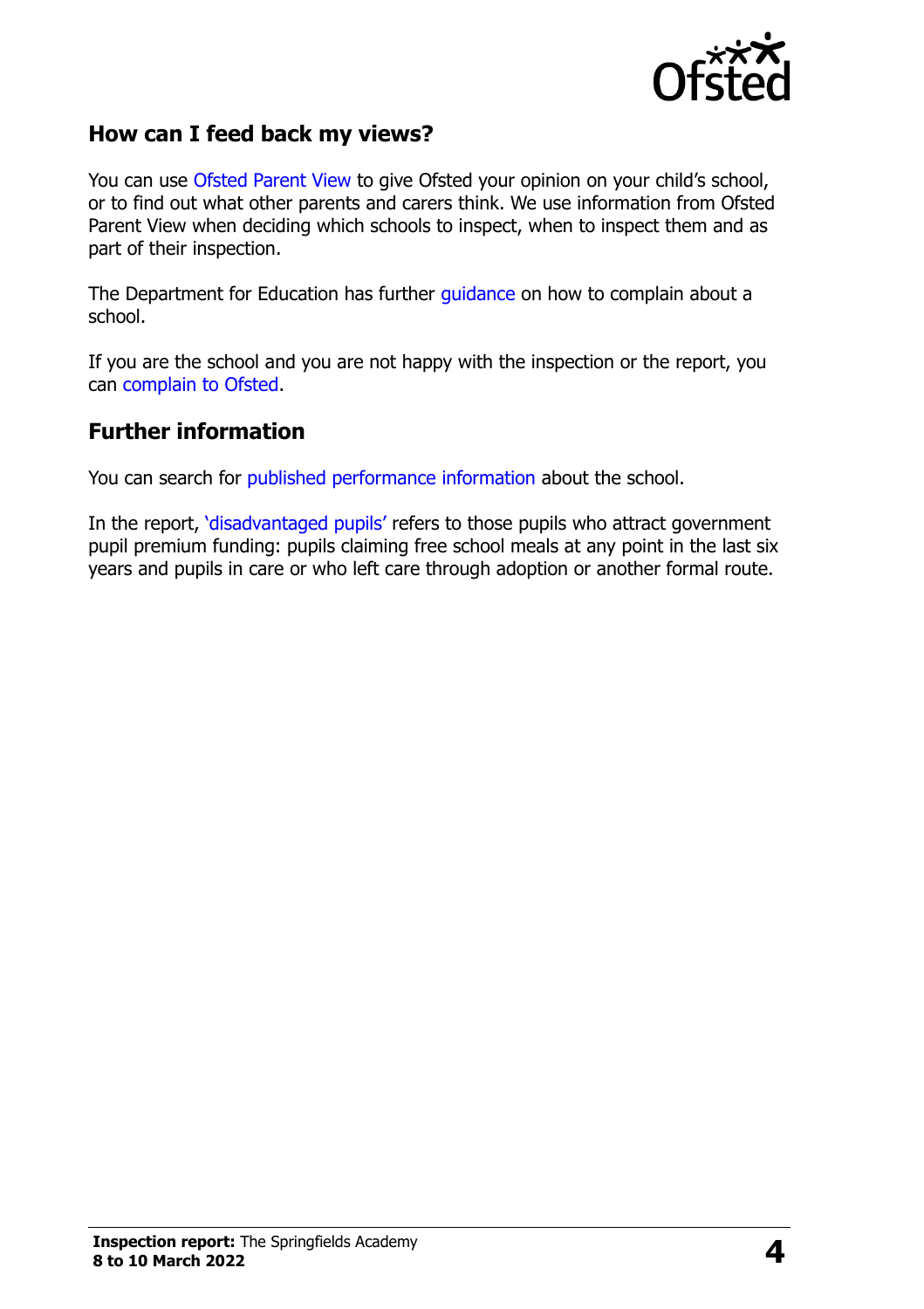

# **School details**

| Unique reference number                            | 145198                        |
|----------------------------------------------------|-------------------------------|
| <b>Local authority</b>                             | Wiltshire                     |
| <b>Inspection number</b>                           | 10212328                      |
| <b>Type of school</b>                              | Special                       |
| <b>School category</b>                             | Academy special sponsor-led   |
| Age range of pupils                                | 5 to 19                       |
| <b>Gender of pupils</b>                            | Mixed                         |
| <b>Gender of pupils in sixth-form</b><br>provision | Mixed                         |
| Number of pupils on the school roll                | 208                           |
| Of which, number on roll in the<br>sixth form      | $\mathbf{1}$                  |
| <b>Appropriate authority</b>                       | Board of trustees             |
| <b>Chair of trust</b>                              | <b>Marcus Agius</b>           |
| <b>Headteacher</b>                                 | <b>Mike Thomas</b>            |
| Website                                            | www.springfields.wilts.sch.uk |
| Date of previous inspection                        | Not previously inspected      |

# **Information about this school**

- The school joined the Reach South Academy Trust in November 2017. The predecessor school was graded requires improvement.
- The school operates from two sites. The second site, Springfields South, is in Salisbury and was opened in 2019.
- $\blacksquare$  The school has one pupil in its post-16 provision.
- The school uses one registered alternative provider and three unregistered ones.

### **Information about this inspection**

The inspectors carried out this inspection under section 5 of the Education Act 2005.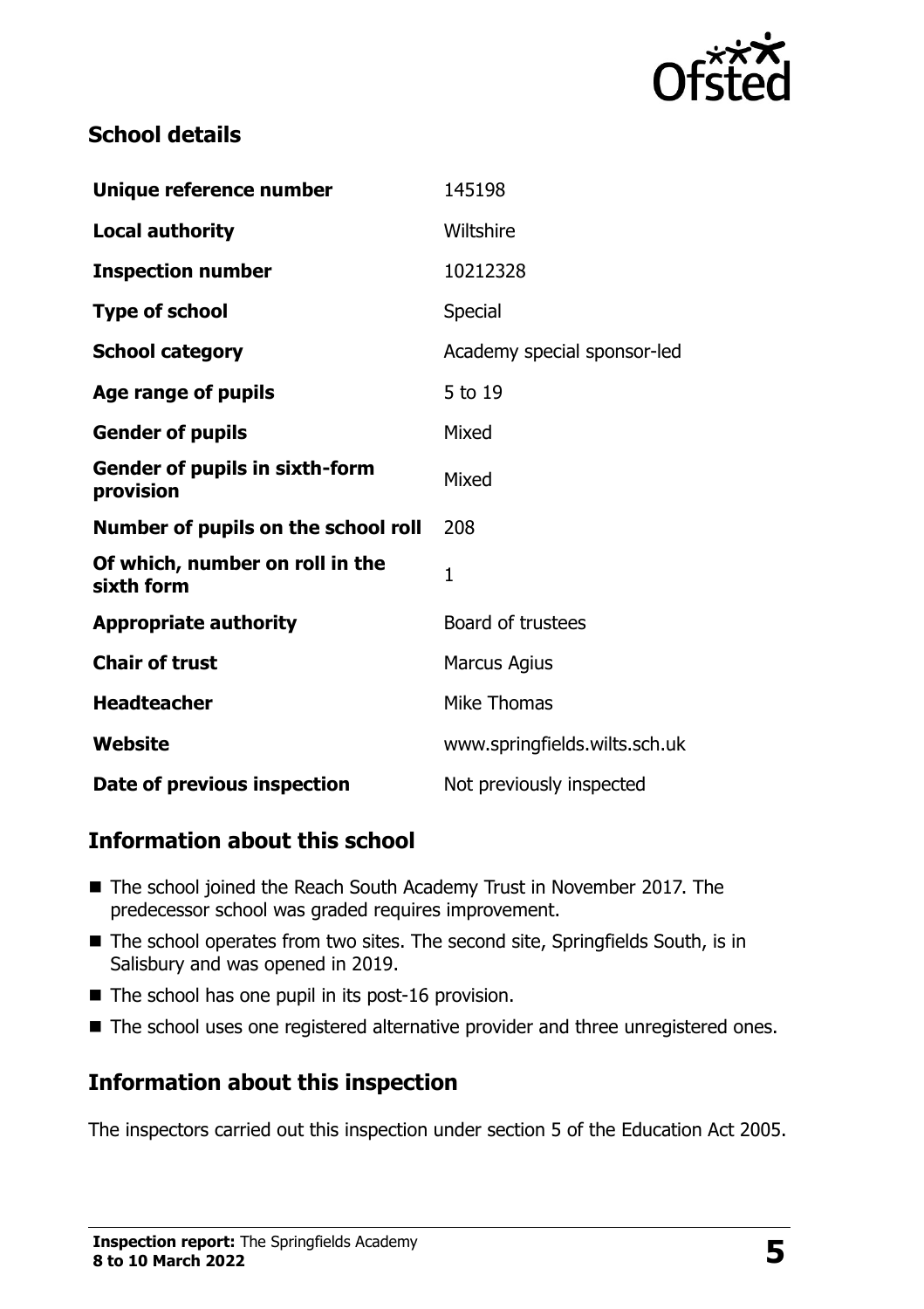

This was the first routine inspection the school received since the COVID-19 pandemic began. Inspectors discussed the impact of the pandemic with leaders and have taken that into account in their evaluation of the school.

- This inspection was carried out at the same time as an inspection of the residential provision.
- Inspectors met with the headteacher, the deputy headteacher, the assistant headteachers, phase leaders, curriculum leaders, the special educational needs coordinator, governors and trustees.
- Inspectors carried out deep dives into these subjects: communication and language (including reading), mathematics, physical education and personal, social and health education. For each deep dive, inspectors discussed the curriculum with subject leaders, visited a sample of lessons, spoke to teachers, spoke to some pupils about their learning and looked at samples of pupils' work. Inspectors also spoke to leaders about the curriculum in other subjects, such as science and computer science.
- Inspectors looked at the school's safeguarding records and discussed safeguarding with leaders and other staff.
- $\blacksquare$  In making their judgements, inspectors took into account the responses to the online survey for parents, Ofsted Parent View. They also looked at the results of the pupil and staff surveys.

#### **Inspection team**

| Stephen Lee, lead inspector | Her Majesty's Inspector |
|-----------------------------|-------------------------|
| Stephen McShane             | Her Majesty's Inspector |
| Hilary Goddard              | Ofsted Inspector        |